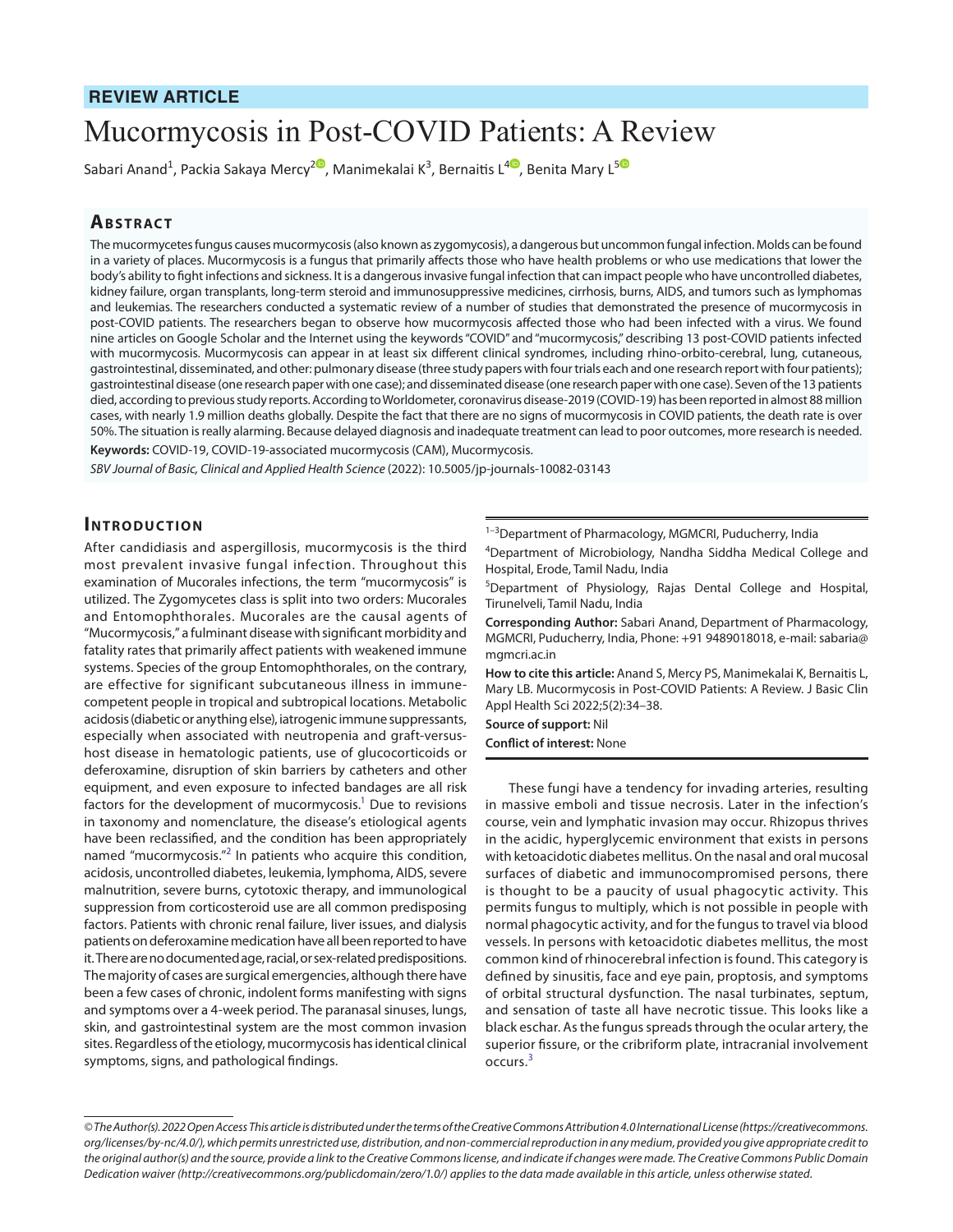# **Epidemio lo g y**

*Rhizopus* spp., *Mucor* spp., and *Lichtheimia* (earlier *Absidia* and *Mycocladus*) spp. are the most prominent mucormycosis agents. Rhizomucor, Saksenaea, Cunninghamella, and Apophysomyces are less common Mucorales genera. Mucormycosis can be induced by a number of different reasons in various countries. *Rhizopus* spp. (34%) were found to be the most frequently in mucormycosis patients in Europe, followed by *Mucor* spp. (19%) and *Lichtheimia* spp. (19%). While *Rhizopus* spp. constitute the most common cause of infection in India, new species such as *Apophysomyces elegans*, *A. variabilis*, and *Rhizopus homothallicus*, as well as atypical agents like *Mucor irregularis* and *Thamnostylum lucknowense*, are developing. Mucormycosis has become more widespread in recent decades as the number of persons who are severely immunocompromised has increased. Mucormycosis incidences have been reported from all around the world; however, epidemiological variations appear to exist between industrialized and poor countries. The condition is still uncommon in developed nations, and it is most typically observed in patients with hematological malignancies (HM). Mucormycosis is more prevalent in developing countries, especially in India; it is much more likely to strike those with uncontrolled diabetes or have been in a car accident.<sup>[4](#page-4-3)</sup> As a result, mucormycosis prevalence is between 0.01 and 0.02 per lakh population in Europe and the United States, but it is significantly higher in India (14 per 100,000 population). Mucormycosis can manifest itself in a variety of ways, including rhino-orbito-cerebral, pulmonary, cutaneous, and disseminated types. In India, rhino-orbito-cerebral symptoms connected to uncontrolled diabetes were the most prevalent symptom, and isolated renal mucormycosis was discovered to be a separate clinical entity. Diabetes was shown to represent the underlying illness in 72% of patients in a large study of 418 cases in Mexico, and it was associated with sinusitis. Patients with underlying cancers had similar pulmonary and sinus manifestations.[5](#page-4-4)

# **DISEASE MANIFESTATION**

Mucormycosis is a rarer fungus than opportunistic fungus such as Candida and Aspergillus. As per to one population-based study, mucormycosis affects about 500 persons in the United States each year, or 1.7 people per million (126). In a postmortem survey, mucormycosis was reported in 1–5 occurrences per 10,000 autopsies, making it 10- to 50-fold less prevalent than invasive Candida or Aspergillus infections (56, 154, 178). Finally, in patients at higher risk, such as those who have undergone allogeneic bone marrow transplantation, the prevalence of mucormycosis has been shown to be as high as 2–3% (90 and 96 in statistical). Based on clinical symptoms and anatomical location involvement, there are at least six clinical groups of mucormycosis: Irritable bowel syndrome is divided into four categories: pulmonary, cutaneous, gastrointestinal, disseminated, and miscellaneous. It is worth mentioning that invasive mucormycosis is more common in patients who have certain host defense deficiencies. In diabetic ketoacidosis, for example, the rhinocerebral variant of the disease is the most common, with pulmonary or disseminated disease occurring far less commonly. The mechanism behind ketoacidosis generating a preference for the rhinocerebral type of the disease is unknown. Because iron dissociates from isolating proteins in acidic conditions, people with metabolic acidosis or any other systemic acidosis have more available iron in their blood. However, disseminated disease is the most common sign of mucormycosis while taking deferoxamine, implying that increased accessible iron alone cannot

explain the predominant frequency of rhinocerebral disease in ketoacidosis. While it has been discovered that hyperglycemia and acidity impact neutrophil chemotaxis and phagocytic activity, these findings do not explain why diabetic ketoacidosis patients are more likely to develop pulmonary mucormycosis rather than rhinocerebral disease. Mucormycosis is a major risk factor for myelodysplastic syndrome (perhaps due to iron overload from frequent blood transfusions) and steroid-treated graft-versus-host disease in transplant recipients. Despite the fact that less than half of patients are neutropenic at the time of illness onset, chronic neutropenia, hyperglycemia, and steroid use are all risk factors for mucormycosis in this situation. As stated further below, antifungal prophylaxis is increasingly being associated as a risk factor for mucormycosis. Prophylaxis with itraconazole or voriconazole has been linked to an increased risk of mucormycosis.

# **RHINOCEREBRAL MUCORMYCOSIS**

It is the most frequent kind of mucormycosis, with one-third to half of all cases. In diabetic patients in ketoacidosis, over 70% of rhinocerebral (also called as craniofacial) cases are seen. People who have had a solid organ transplant or who have had prolonged neutropenia have also been diagnosed with rhinocerebral mucormycosis. Rhinocerebral illness has recently become a more common complication in patients having hematopoietic stem cell transplantation. The majority of these cases have been correlated to the use of steroids to treat graft-versus-host disease. The initial signs are numbness and pain in the eyes or face of rhinocerebral mucormycosis, which are followed by conjunctival suffusion, photophobia, and soft tissue edema, which are similar to sinusitis or periorbital cellulitis. Fever is a symptom that can appear or disappear in half of the individuals. As long as the patient's bone marrow is functioning, white blood cell levels are normally elevated. Infection spreads from the ethmoid sinus to the orbit, leading proptosis and loss of extraocular muscle function if left untreated. Chemosis is also a possibility. It is possible that the virus will spread swiftly to surrounding tissues.<sup>[6](#page-4-5)</sup>

# PATHOGENESIS

Mucorales ingest or inhale spores, as well as inject spores into the skin, to assault deep tissues. A healthy host's initial line of defense, oxidative metabolites and cationic peptides, can kill spores as soon as they infiltrate lung or skin tissues. HIV, renal failure, organ or stem cell transplantation, iron overload, skin injury, broadspectrum antibiotics, and intravenous drug usage, aspergillosis prevention with voriconazole, and malnutrition are all risk factors. Along with the clear increase in micronutrient availability and the body's weaker defense mechanisms, mucormycosis develops as a serious and often fatal illness in diabetics. (i) Rhizopus species have little serum inhibitory action, (ii) increased iron availability for the pathogen at lower pH levels, and (iii) rhizopus species have little serum inhibitory activity have all been proposed. Rhizopus has an enzyme called ketone reductase, which allows it to increase the level of sugar and acidity in its surrounding. Mucormycosis can develop in diabetic patients, especially those with ketoacidosis. The host's defense against mucorales is boosted by neutrophils. Diabetes mellitus inhibits the body's ability to function in a variety of ways. Ketoacidosis caused by diabetes hastens fungal invasion. Diabetics have a low level of dialyzable inhibitory factor, which, along with an acidic environment that allows more free iron to be released by lowering transferrin binding, is optimal for fungal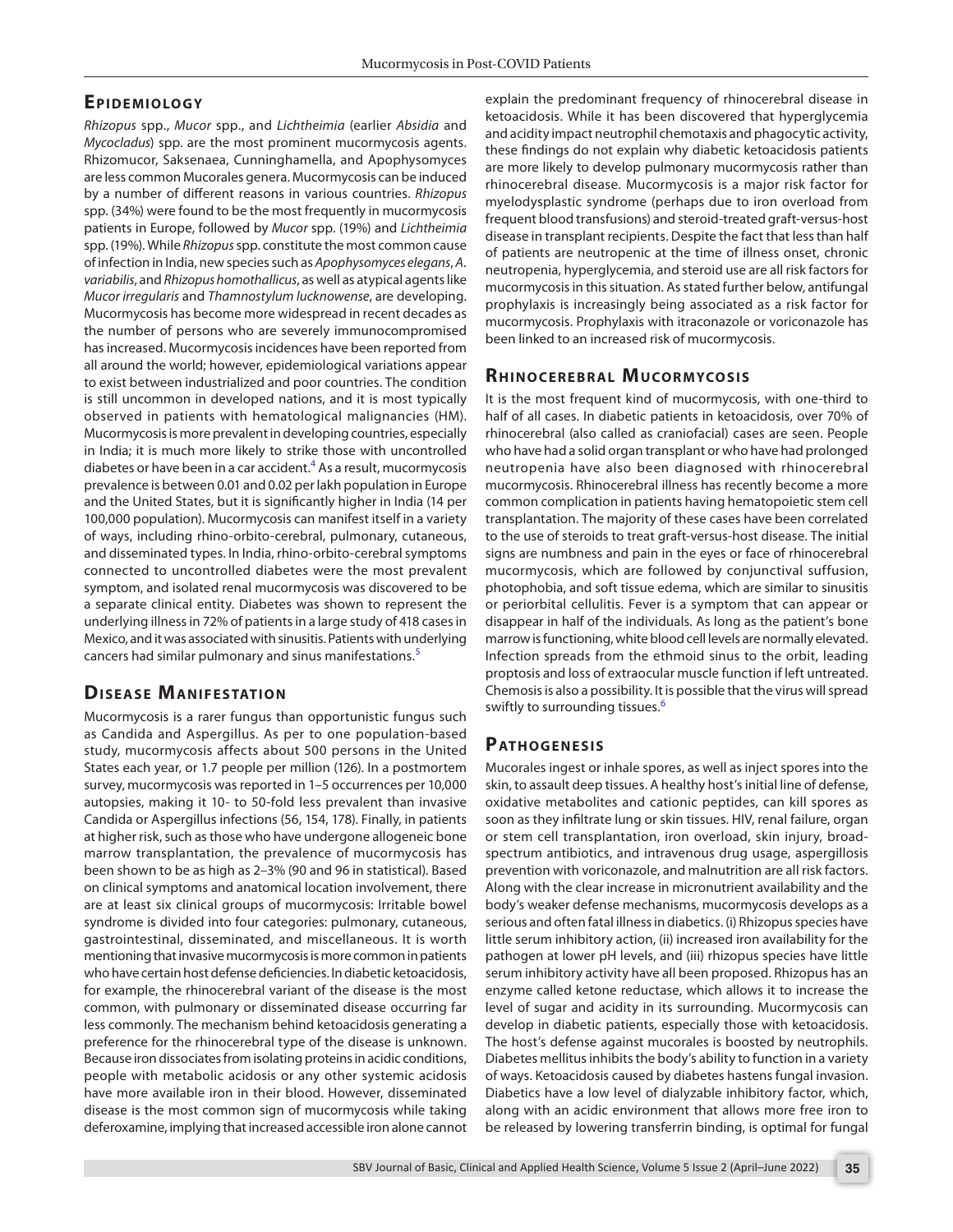development. Mucormycosis had a reported fatality rate of 90% or more before the introduction of amphotericin B and extensive surgery. People who are severely neutropenic or have limited phagocytic activity are more likely to develop mucormycosis. In the case of HIV patients, however, this is not the case. It indicates that neutrophils, rather than T lymphocytes, are required to stop fungi from multiplying. After long-term voriconazole medication, patients with hematological malignancies and hematopoietic stem cell transplantation are more likely to develop mucormycosis. Mucormycosis can be found in people who do not seem to have any immunity issues. It is likely that it is linked to wounds, trauma, or iatrogenic elements in such cases.<sup>[7](#page-4-6)</sup>

## **LABORATORY DIAGNOSIS**

In all kinds of mucormycosis, neutrophils play an important role in the host's defense against mucorales. In DM, its function is disrupted at various levels. Diabetes-related ketoacidosis hastens fungal invasion. Diabetics with lower concentrations of dialyzable inhibitory factor release more free iron via reducing transferrin binding, allowing fungal replication to thrive. Mucormycosis had a reported fatality rate of 90% or greater before the introduction of amphotericin B and significant surgery. Mucormycosis is more prevalent in people who are severely neutropenic or have low phagocytic activity. That is not the case, however, with AIDS patients. It implies that neutrophils, instead of T lymphocytes, are essential in inhibiting fungal proliferation. After long-term voriconazole medication, patients with hematological malignancies and hematopoietic cell transplants are more likely to develop mucormycosis. Mucormycosis can also be found in patients who do not appear to have an immune system dysfunction. It may be linked to burns or trauma in such circumstances.<sup>[4](#page-4-3)</sup>

Coronavirus disease-2019 (COVID-19) was detected in nasopharyngeal/oropharyngeal swabs using real-time polymerase chain reaction (RT-PCR) assay. To diagnose verified mucormycosis, histopathologic, cytopathologic, or direct microscopic inspection of fungus hyphae in biopsy specimens with concomitant tissue breakdown, or a positive culture result, was conducted. Possibility mucormycosis was defined as the existence of both host factors and clinical criteria with mycological evidence, whereas potential mucormycosis was defined as the presence of only host factor and clinical criterion criteria but no mycological criteria. Based on the clinical assessment, a deep nasal swab was sent for KOH mount and fungal culture. The disease was investigated using magnetic resonance imaging (MRI) of the orbit, brain, and paranasal sinuses, as well as computed tomography (CT). Systemic antifungals were started in conjunction between otorhinolaryngology and infectious disease specialists based on the initial nasal swab and radiographic result. While renal parameters were monitored, liposomal amphotericin B (5 mg/kg/day, up to 10 mg/kg/day for CNS infections; avoid gradual escalation) was delivered intravenously  $(IV).<sup>6</sup>$  $(IV).<sup>6</sup>$  $(IV).<sup>6</sup>$  The patient had endoscopic sinus debridement and biopsy, with the specimen sent to histology, microbiology for culture, and a sensitivity test. Based on the culture and histology findings, an oral antifungal, posaconazole, was begun (loading dose 300 mg twice a day on the first day, maintenance dose 300 mg orally once a day commencing on the second day). Orbital exenteration was conducted utilizing the eyelid-sparing method with transverse blepharorrhaphy in individuals who had an unsatisfactory response to systemic antifungals after 72 hours. After surgery, long-term oral antifungal medication was continued.<sup>[8](#page-4-7)</sup>

## **LABORATORY FINDINGS**

In patients with SARS, Middle East respiratory syndrome, and influenza, bacterial and fungal co-infections have been found; however, there is no evidence of co-infections, particularly fungal infections, in critically ill COVID-19 patients. As a result, medical practitioners dealing with the COVID-19 pandemic should be aware of COVID-19 patients with opportunistic fungal infections, as well as a list of risk factors, when treating COVID-19 patients.<sup>1,[3](#page-4-2)[,9](#page-4-8)</sup> Coronavirus disease-2019 (COVID-19) patients with ARDS who require a long stay in the intensive care unit (ICU) and ventilators, as well as those prescribed antibiotics for fungal infections like mucosal candidiasis, aspergillosis, mucormycosis, and *Pneumocystis jiroveci*, are common in people who take high doses of steroids, immunomodulators, interleukin antagonists, and broad-spectrum antibiotics, are common. The prevalence of COVID-19-related mucormycosis is unknown due to a lack of evidence (CAM). The most common sign of mucormycosis was rhino-orbital mucormycosis (ROM), which affected seven (47%) of COVID-19 patients, according to imaging, intraoperative endoscopic surveillance, and histological tests. SOM was detected in 33% of patients, with isolated ocular involvement in 13% and sinonasal mucormycosis in one case (7%). There was no evidence of pulmonary mucormycosis in any of the patients. Pansinusitis was the most frequent type of paranasal sinus infection. Mucormycosis had spread to the base of the skull in 10 (67%) of the cases. Pterygopalatine fossa involvement was found in 53.3% of individuals. In seven cases (46 %), cavernous sinus involvement developed.<sup>10</sup>

The white blood cell count was low, the C-reactive protein (CRP) level was high (35 mg/dL; upper limit norm 5 mg/dL), and the D-dimer level was within normal limits, according to medical data. A chest X-ray revealed bilateral basal coarse reticular opacities. Corona was found in a pharyngeal swab using RT-PCR. The patient, who had been admitted to the ICU, had continued to deteriorate and had hypoxemia (pO<sub>2</sub> 46 mm Hg). Creatinine levels have increased, neutrophils were elevated (CRP was 140 mg/dL), white blood cells were elevated (12.75  $\times$  10<sup>9</sup>/L), interleukin-6 was high (365 ng/mL), and ferritin was rising (450 ng/mL), but lymphocytes were normal.<sup>[7](#page-4-6)</sup> The patient was intubated and mechanically ventilated on his second day in the ICU. An X-ray of the chest revealed that the bilateral infiltrates had progressed, as well as pulmonary impairment. An endotracheal aspiration and a culture test were done during the patient's stay in the ICU. Voriconazole from *Aspergillus fumigatus* was developed in culture with fungallike growth. Despite reacting to Aspergillus antigen, the lateral flow device was not colonized. Positive evidence of black fungus development was found in serum fungal markers. Fungal growth was detected using galactomannan and a 1,3-beta-D-glucan marker. The patient died on the fifth day in the ICU despite the fact that the fungal growth had been treated. Mucormycosis is a deadly disease that causes eyesight loss, hearing loss, severe heart attacks, and the destruction of brain cells. All seven individuals died, ranging in age and having mild-to-severe fungal infections. After a thorough search and study on mucormycosis yielded few or no results in terms of publications on this toxic fungus, one search result led to Yang et al., who discovered a slightly greater percentage of people with the condition. Antifungal medication was provided to several individuals; however, it was useless. A black fungus infection was detected in six out of 19 individuals in another German investigation associated with COVID-19. In the Netherlands, additional cases of black fungus infected with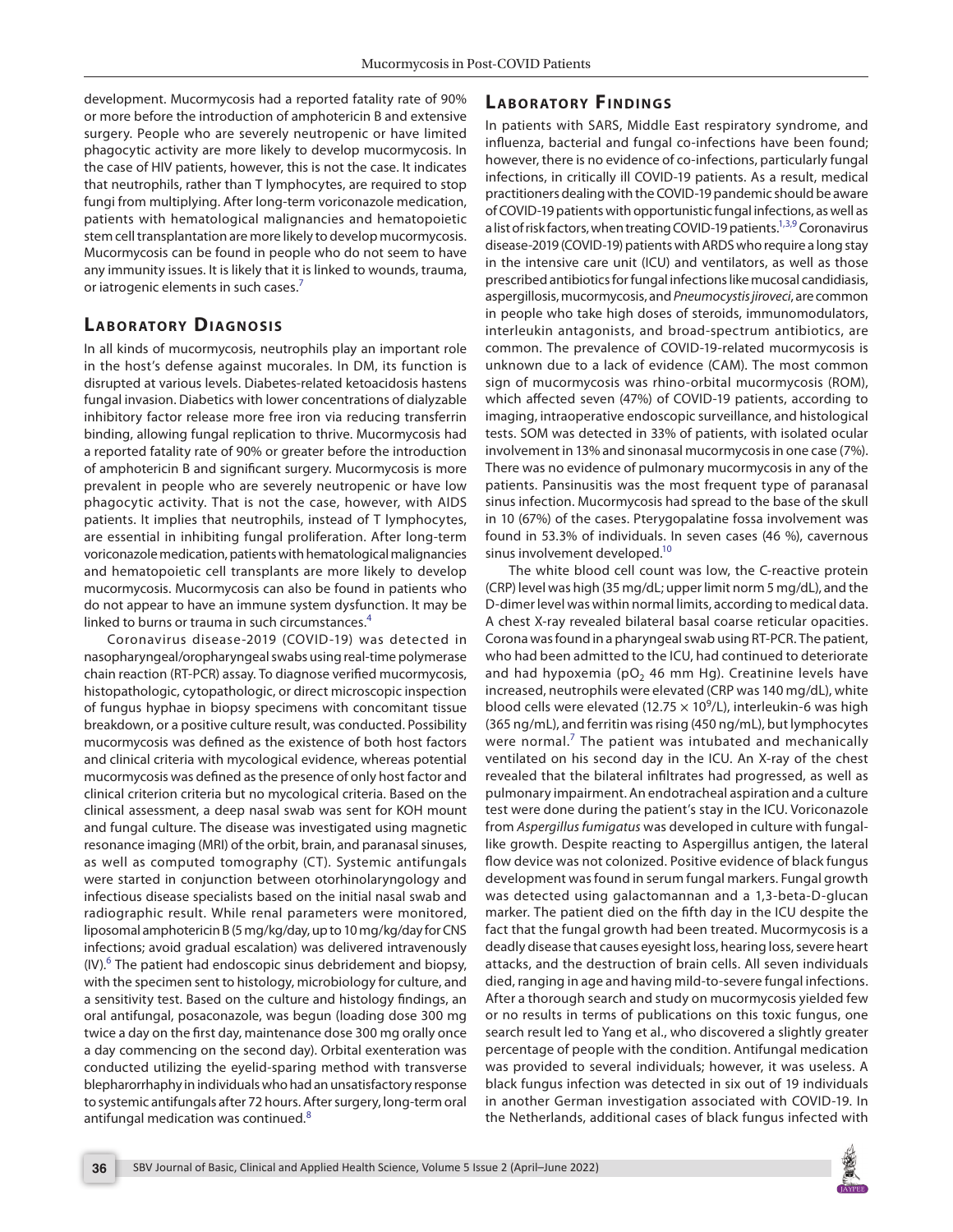*A. fumigatus* have been reported. Five patients in France were found to be infected with *Aspergillus flavus* after tracheal aspirates were cultured.

Many cases of COVID with fungal infection increased from 16 to 27% during that time span, with extremely ill patients dying. Since the start of this fungal outbreak, the majority of those with mucormycosis have died. Penicillin in mucormycosis is depicted in the diagram below. Antibiotics and other forms of diagnosis have slowed the spread of this fungus. This mucormycosis must be taken seriously in current COVID-19 patients.<sup>9</sup>

#### **Discussion**

Pulmonary mycormycosis has been described as a life-threatening fungal infection in a substantial number of clinical cases. Failure to diagnose early and precisely can potentially result in a catastrophic and chronic condition. The use of antifungal medicines is contingent on accurate and timely detection of fungal infection. A nasal cannula is required for a week during a chronic state of pulmonary mycormycosis. In this case study, the patient's condition is stable, but intubation is required. Because of the relationship between COVID-19 and lung disease, 125 mg of methylprednisolone was administered three times a week in 40 mg doses. The issue was satisfactorily managed with the usage of methylprednisolone. A patient was also weaned off of two support over time. The PICC line was stored in a clean, sterile environment. There were intermittent temperature spikes, and a blood culture collected from a PICC line showed the presence of pain-sensitive bacteria—*Klebsiella*. Imipenem, an antibiotic, was kept in use. The patient experienced hypokalemia and hypomagnesemia during the treatment, which were addressed. Creatinine levels also began to rise, peaking at 1.52 at one time. Hyponatremia was also present. The diabetes that was causing the problem was successfully managed. In comparison with the prior scan, a repeat PET CT revealed a partial metabolic response. The liposomal amphotericin B was discontinued after 6 weeks and substituted with oral posaconazole at discharge. After a month of oral posaconazole medication, the patient returned for a follow-up appointment.<sup>11</sup> In our series, the majority of the patients were men, which is consistent with other case studies from throughout the world. The most common underlying illness in our study was diabetes mellitus (DM). In the case of ketoacidosis, diabetes mellitus is associated with diminished neutrophil activity, microvascular insufficiency, and other metabolic abnormalities that enhance fungal development. *Rhizopus* species have a functional ketone reductase system, allowing them to live in high-glucose, acidic conditions. The glutathione system is also disrupted in these patients, resulting in diminished phagocytic activity. Rhizopus is inhibited by normal serum, while it is stimulated by the serum of diabetic ketoacidosis patients. In our study, four of the patients experienced diabetic ketoacidosis. Sixty-four percent of MCM patients had diabetes, and 55.6% had diabetic ketoacidosis, according to a study of 28 MCM patients. However, in other investigations, DM-related complications accounted for just 17% of MCM cases. Another factor that puts you at risk for MCM infection is chronic renal failure. Patients with hematological malignancies (mostly acute leukemia) had the highest prevalence and fastest-growing rates of MCM in the largest case series. In our investigation, six patients acquired hematological malignancies, all of which were acute

leukemia (ALL and AML) (ALL and AML). Despite the fact that neutropenia has been established as an important determinant in the development of MCM, only two of our ALL patients had it. Fever, rhinorrhea, and headache were the most common signs and symptoms, with vision loss being the most serious.<sup>12</sup>

On a sample taken during debridement or a nasal swab taken during diagnostic nasal endoscopy, microbiological and radiological diagnosis as well as treatment performed, potassium hydroxide (KOH) wet mount, and fungal culture/sensitivity was performed. Mucormycosis was diagnosed microbiologically in six cases.<sup>13</sup> All of the patients tested positive for COVID-19 using reverse transcriptase polymerase chain reaction (RT-PCR). In our study, all of the individuals had diabetes. During their hospitalization, four patients developed diabetic ketoacidosis (DKA), and five more suffered DKA after starting corticosteroid therapy for COVID-19. For COVID-19 illness and mucormycosis, all patients in our study received intravenous dexamethasone and liposomal amphotericin B, according to the National Institute of Health. Four patients had remdesivir injections while in the hospital, and nine others required ventilator support. Steroids, monoclonal antibodies, and broadspectrum antibiotics used to treat COVID-19 disease can raise the likelihood of a new onset or exacerbation of an existing fungal infection.<sup>14</sup> Dexamethasone was administered intravenously to all of the subjects in our study. The liposomal drug amphotericin B used for COVID-19 infection and mucormycosis four individuals died within a month of being diagnosed in our study, five had good systemic results but irreversible visual loss, and only one patient had adequate ocular and systemic outcomes. Infection with COVID-19 raises the likelihood of developing severe lung illness and interstitial pathology in the alveolo-interstitial area. If nothing more is done, you may be at risk of invasive fungal infections of the airways, such as the sinuses and lungs. Innate immunity is also altered as a result of COVID-19-related immunological dysregulation, as seen by a reduction in T lymphocytes, notably CD4 and CD8 cells. All physicians, including ophthalmologists, should be aware of the possibility of fungal infections like mucormycosis developing in COVID-19 patients in the future, especially those with comorbidities and who are on immunosuppressant therapy.<sup>15</sup>

#### **CONCLUSION**

The usage of glucocorticoids is most likely to blame for the development of mucormycosis, emphasizing that they should be taken with caution. Glucocorticoids should not be utilized in moderate COVID-19 cases (without hypoxia) or at higher glucocorticoid doses as a result. Medicines like tocilizumab, which target immune pathways, should be avoided unless there is a significant benefit. For improved outcomes, it is essential to diagnose and treat pulmonary mucormycosis as soon as possible.<sup>14</sup> New molecular biology technologies have been created in this regard to acquire an earlier diagnosis and begin appropriate medico-surgical treatment. In order to further optimize induction and consolidation treatment, comparative studies are required.<sup>15</sup>

#### **ORCID**

*Packia Sakaya Merc[y](https://orcid.org/0000-0002-0761-1934)* https://orcid.org/0000-0002-0761-1934 *Bernaitis [L](https://orcid.org/0000-0003-0192-3467)* https://orcid.org/0000-0003-0192-3467 *Benita Mary [L](https://orcid.org/0000-0002-6490-9702)* https://orcid.org/0000-0002-6490-9702